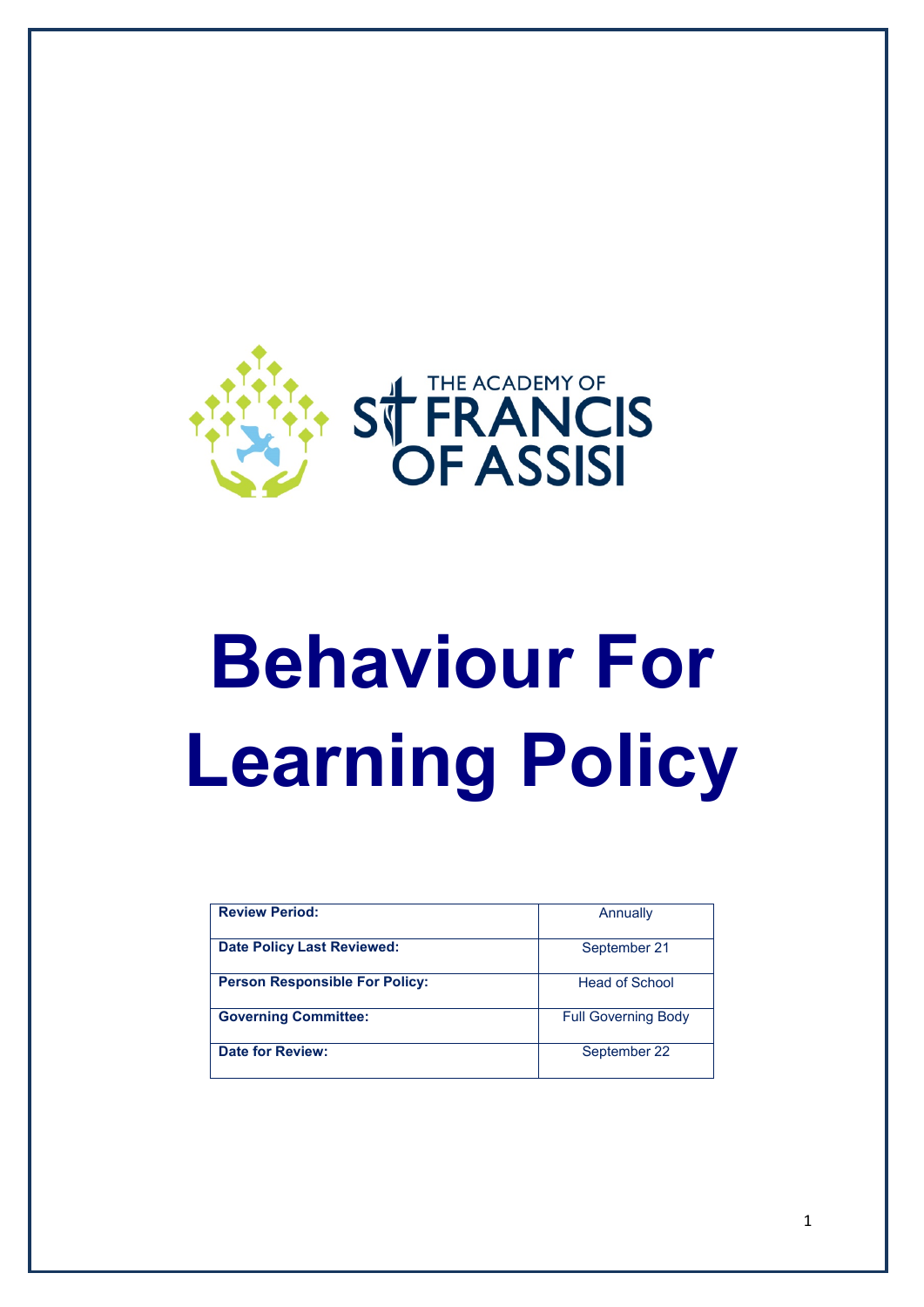# **Contents:**

#### Introduction

- 1. 'Success for All'
- 2. Expectations
- 3. Rewards
- 4. Consequences
- 5. The Reconciliation Centre
- 6. Exclusions
- 7. Additional Information
- 8. Associated Resources and Legislative Links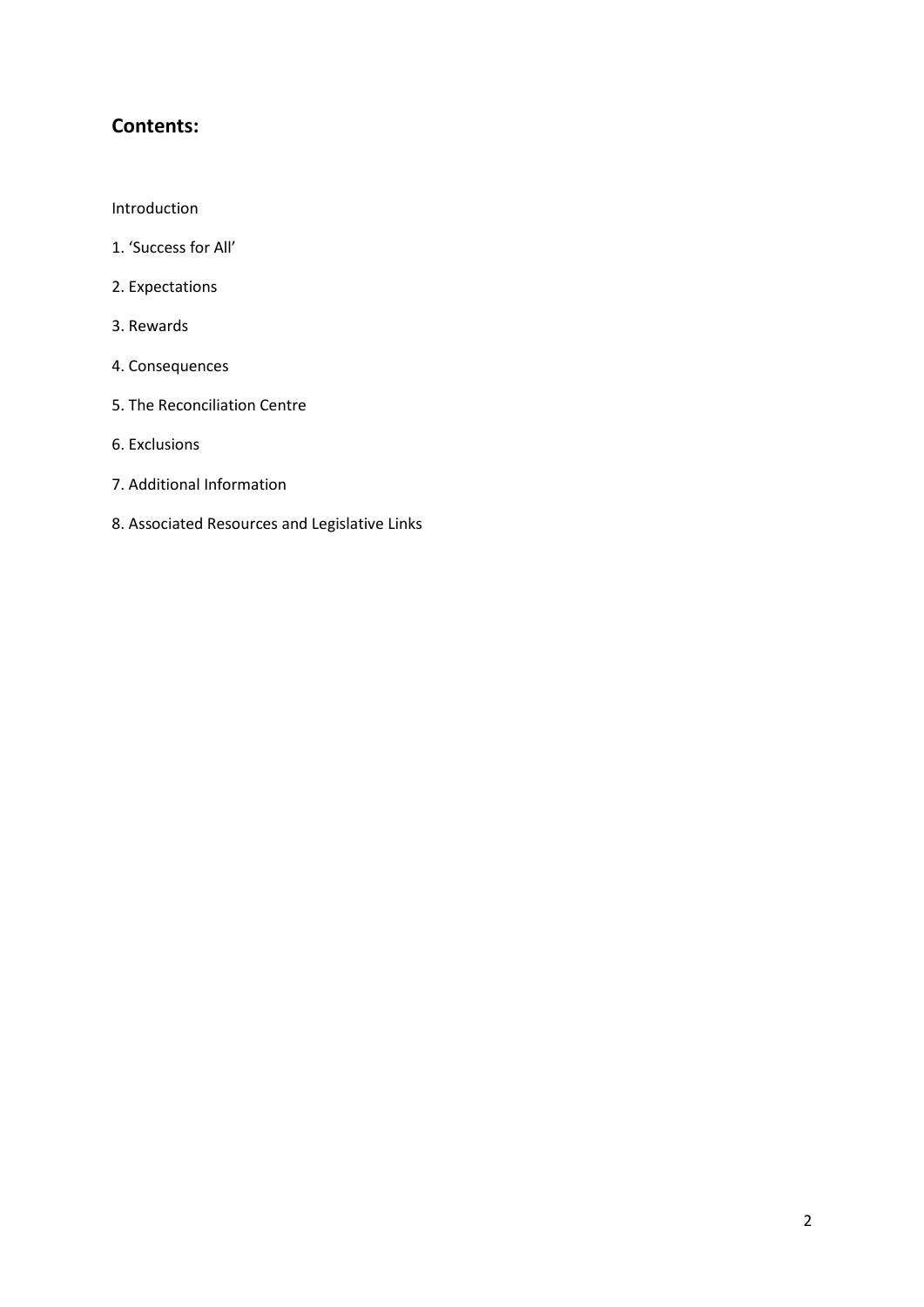# **Introduction**

Our distinct Christian ethos underpins every aspect of Academy life at St Francis of Assisi. It is an ethos which is felt, lived and experienced by all. The everyday life of our Academy is firmly rooted in unique key values, based on the Gospel message which provides hope for all.

# **Our Values:**

Our unique values are

- Respect
- Ambition
- Pride
- Happiness
- Peace and Reconciliation.

# **Objectives:**

- To ensure that all members of the academy community are aware of the aims and expectations of the school in terms of behaviour and consistency;
- To encourage good, orderly behaviour and self-respect as well as respect for others, uniform, equipment and the environment;
- To provide consistent and effective support for staff and students;
- To provide clear guidelines to colleagues on the consistent use of rewards and sanctions;
- To promote a positive attitude to learning and provide a learning environment that enables students to realise their potential and make progress;
- To support students in achieving success and encourage patterns of good behaviour through a range of rewards;
- To deal with incidents of unacceptable behaviour with appropriate sanctions;
- To ensure that all students are treated equally and fairly with regard to rewards and sanctions;
- To ensure that students, parents and carers are aware of the rewards and disciplinary referral routes.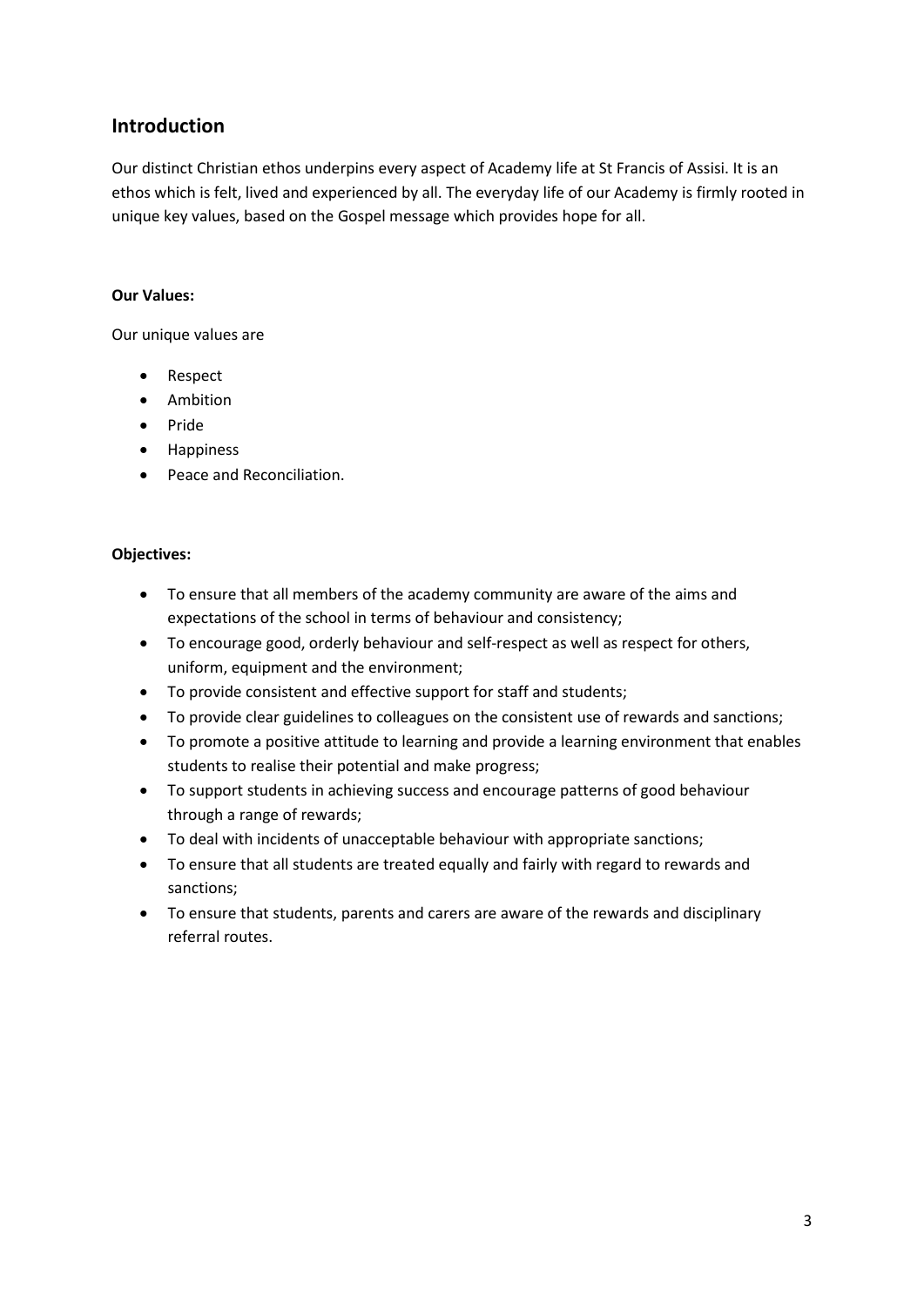# **1. 'Success for All'**

At The Academy of St. Francis of Assisi our students are at the heart of everything we do. We strive to empower our students to ensure that they all reach their potential and that our mission 'Success for All' is realised. We expect the highest standards of behaviour. Our Academy is dedicated to Success for All and we firmly believe that every student has the right to learn and every teacher has the right to teach.

As a caring school we treat everybody with respect, are proud members of the school community and show peace and reconciliation to all. Any behaviour that disrupts learning or prevents progress for all is not in line with our values and staff will work quickly and effectively to help get students back on track.

# **Key Members of Staff:**

| Head of School                                            | Mr K Maddocks          |
|-----------------------------------------------------------|------------------------|
| CEO                                                       | MS H Duggan            |
| Deputy Headteacher                                        | Mrs C Singleton        |
|                                                           |                        |
| Pastoral Team:                                            |                        |
| Associate Assistant Headteacher - Behaviour and Attitudes | Mrs Thompson           |
| Designated Safeguarding Lead                              | Mrs Singleton          |
| <b>SENCO</b>                                              | Miss Riley/ Ms Warrior |
|                                                           |                        |
| Yr. 7 Head of Year                                        | Mrs Jones              |
| Yr. 8 Head of Year                                        | Mrs Mitchell           |
| Yr. 9 Head of Year                                        | Mr Schofield           |
| Yr. 10 Head of Year                                       | <b>Miss Docherty</b>   |
| Yr. 11 Head of Year                                       | Mrs McKechnie          |
| <b>Reconciliation Centre Manager</b>                      | Mrs Thornber           |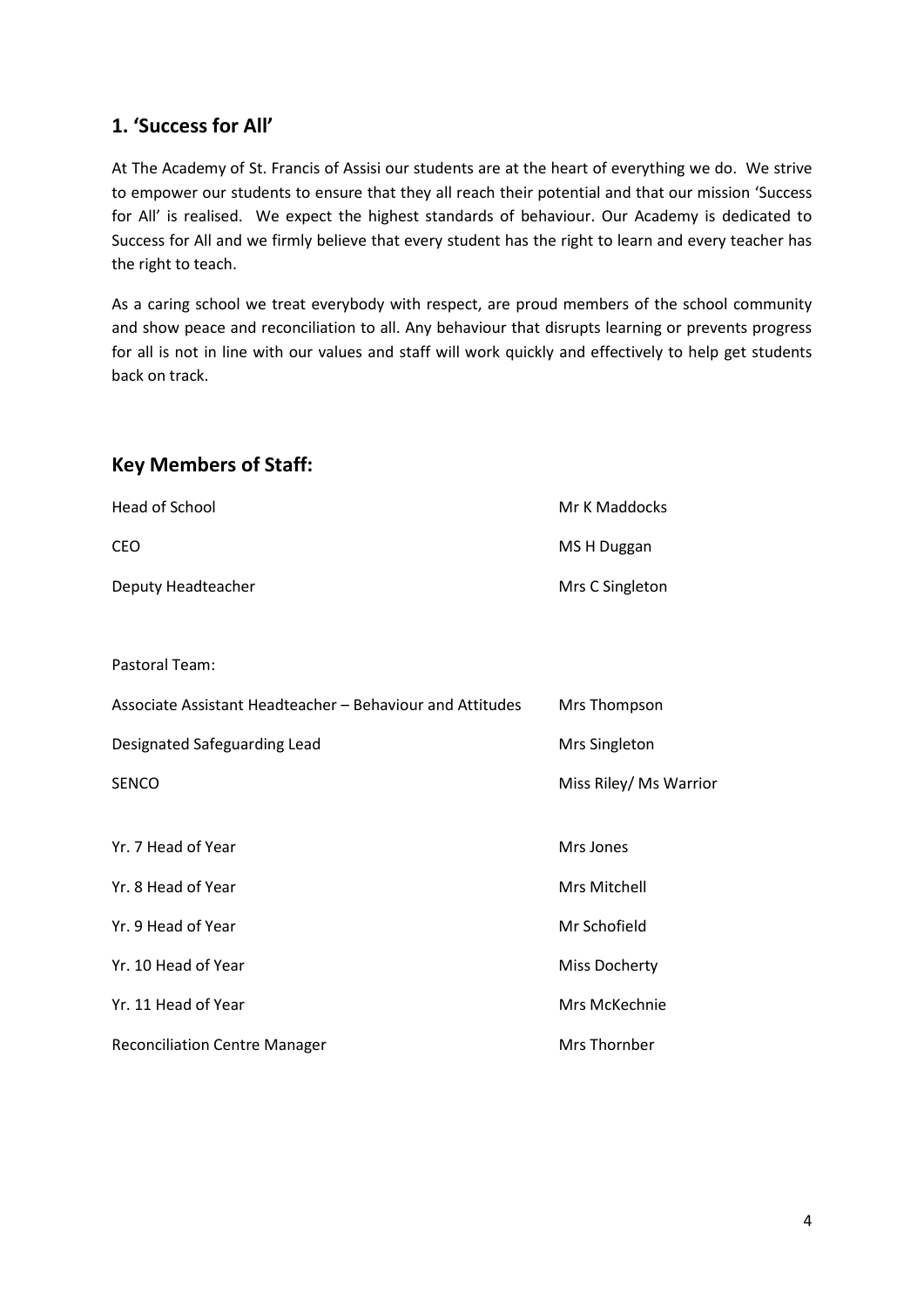# **2. Expectations**

# **Uniform and Appearance**

At the academy, we believe our uniform achieves two important goals:

- 1. It encourages a sense of community identity and pride. By wearing the same badge and the same clothing, our students are encouraged to think of the needs of the community as well as their own individual needs;
- 2. It encourages our students to develop habits for life. By polishing their shoes, folding trousers or kilts and hanging up their blazers, students learn the habits of discipline and personal responsibility that will stay with them for life.

We know that our students take pride in their presentation and appreciate that one of the reasons parents / carers choose to send their child to our academy is our high expectations. Parents / carers also agreed to fully support the academy's rules when they registered their child at the academy

Full details can be found in the academy's 'Uniform, Equipment and Personal Appearance Policy.'

# **Behaviour and Attitudes**

Our students are expected to behave in a manner which does not bring the name of our school into disrepute, or threaten the health and safety of other students, staff or members of the public. This includes the journey to and from the academy and any school visits.

# **Travelling To and From School**

**Attendance:** All students are expected to be in every day.

**Punctuality:** Students can arrive at school from 8am. Students must be in the building by 08:40am and in their form or assembly by 8.45am otherwise they will receive a late mark. Any student who is late will complete a restorative session.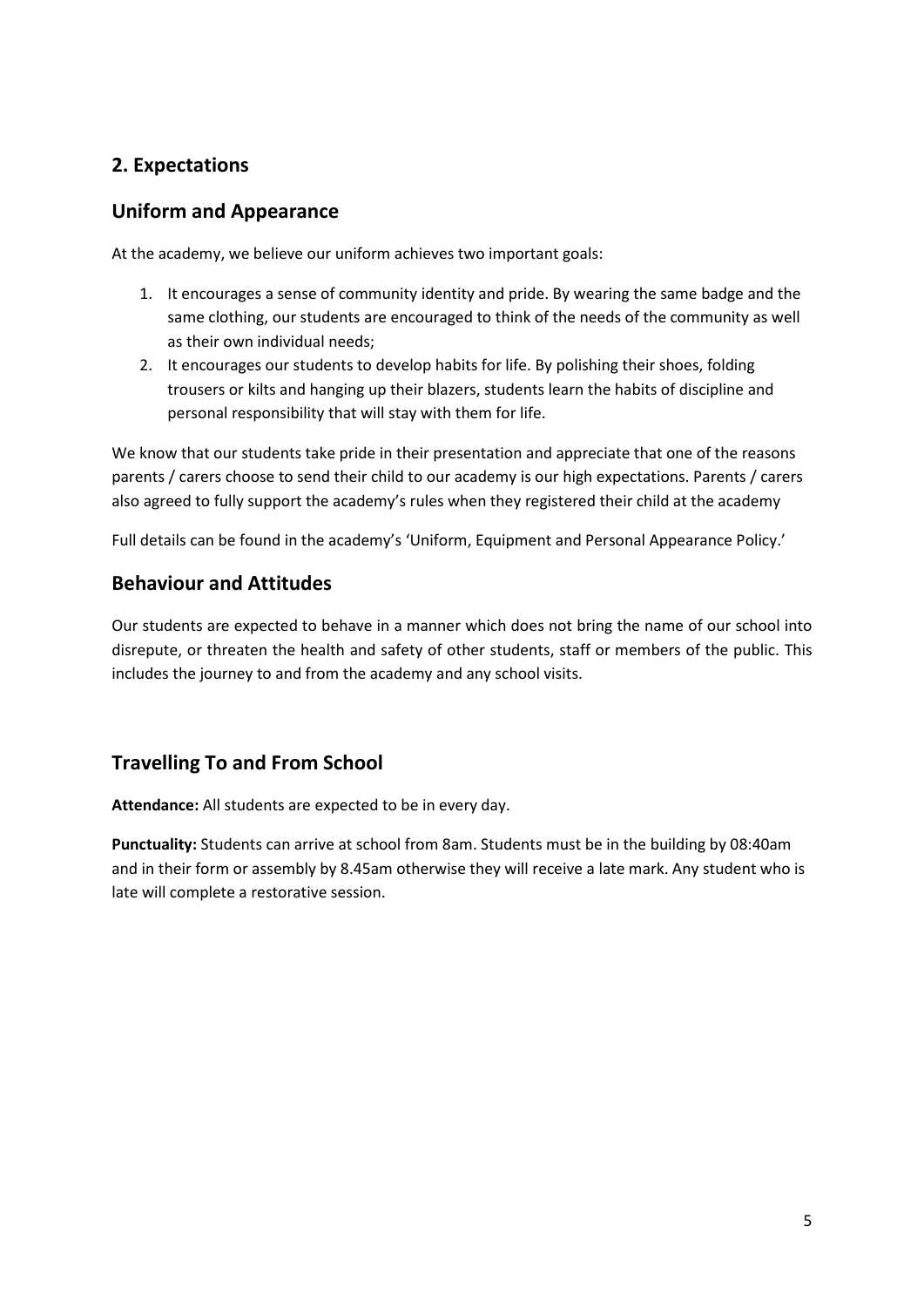# **3. Rewards**

Students have the opportunity to be recognised for living out our values, for their attitude to learning and excellent attendance and punctuality to school. Students can be awarded on a daily, weekly and half-termly basis.

# **Attitude to Learning (ATL) and Behaviour Points:**

#### **In Lessons:**

During lessons students have the opportunity to be awarded points for a range of positive behaviours and contributions.

#### **Head of School Award:**

Staff will nominate one student per year group for the 'Head of School' award. Students will meet the Head of School for their award which will also be celebrated in the 'Book of Excellence' at the front of building.

#### **Every Half Term**:

Students with a specific amount of award points will be recognised with bronze, silver or gold star badges dependent on their achievements.



#### **Whole School Assemblies:**

Students are awarded for a range of achievements including living out our values, attendance, punctuality, academic achievements, reading etc during the academy's termly assemblies.

#### **Departmental Rewards:**

Each department also has a range of rewards for students linked to ATL. These include:

- ATL Grades on SIMS
- Stickers and Stamps
- Postcards of praise
- Letters home
- Positive telephone calls to parents
- Certificates of achievement/effort/progress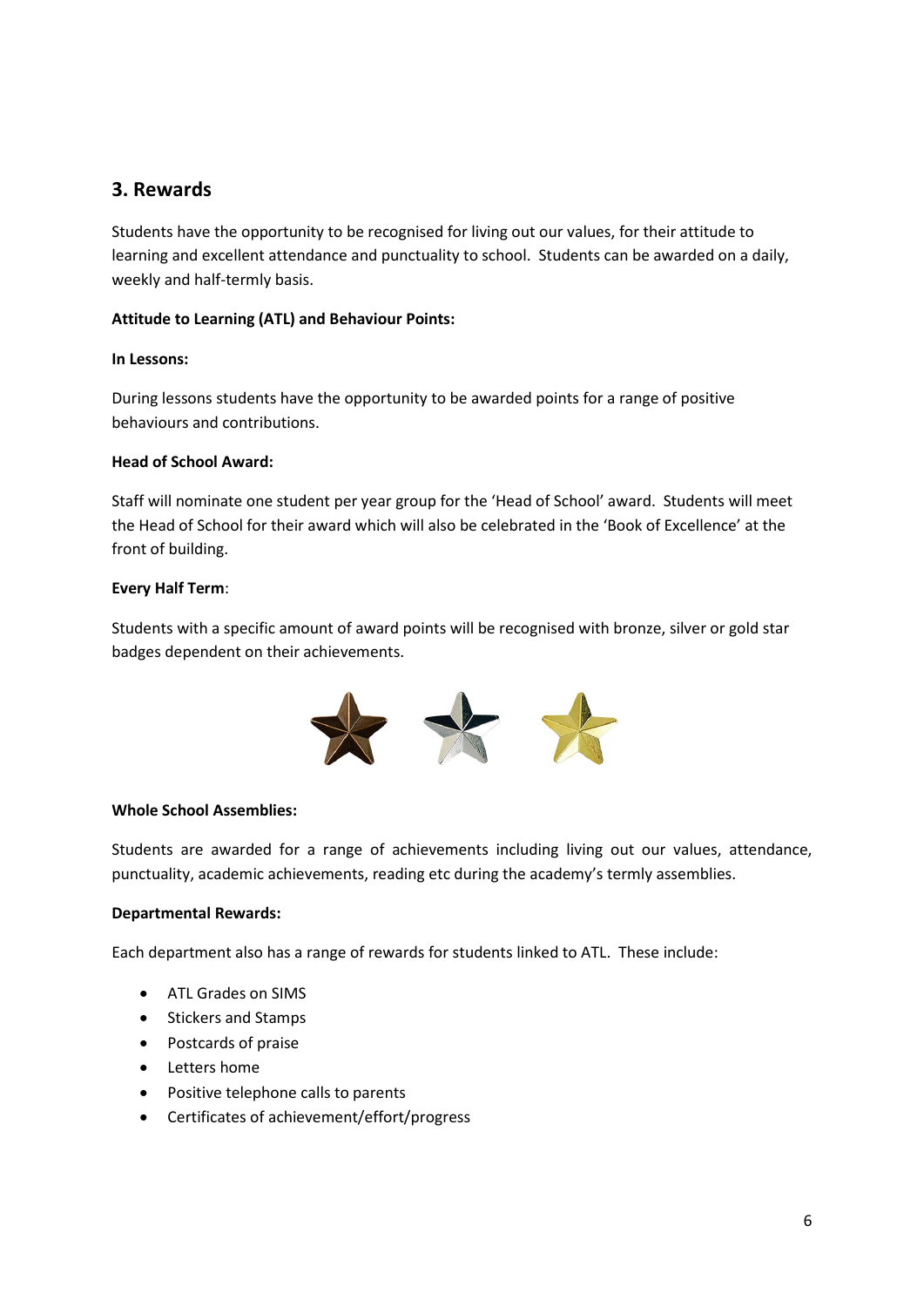# **4. Consequences**

# **The Three Cs**

The Three Cs Policy allows students a chance to stop, reflect on their behaviour and make the right choice.

# **C1 – Chance to Make The Right Choice.**

The teacher will inform the student of the concern and give them a chance to make the right choice.

# **C2 – Make the Right Choice – Reflection Time.**

Teachers will make their expectations very clear and explain the student has 2 minutes reflection time to make the right choice otherwise there will be a consequence. The teacher will then walk away from the student.

# **C3 – If the student fails to meet the teacher's expectations, a consequence will be issued.**

#### **Consequences may include:**

- Moving a student to another seat
- Asking the student to remain behind at the end of the lesson for Restorative Practice (RP)
- Asking the student to return at break time or lunch time for RP
- Calling for Subject Leader support
- Calling for Senior Leader support
- Phone call home to parents/carers
- Discussing the matter with the students form teacher/HOY

#### **Debits:**

Debits (behaviour points) will be given for breaches of discipline. Parents/carers will be given regular updates when students have received debits and invited into the Academy to discuss their child's behaviour. Written referrals will clearly detail the incident that has occurred and the action taken.

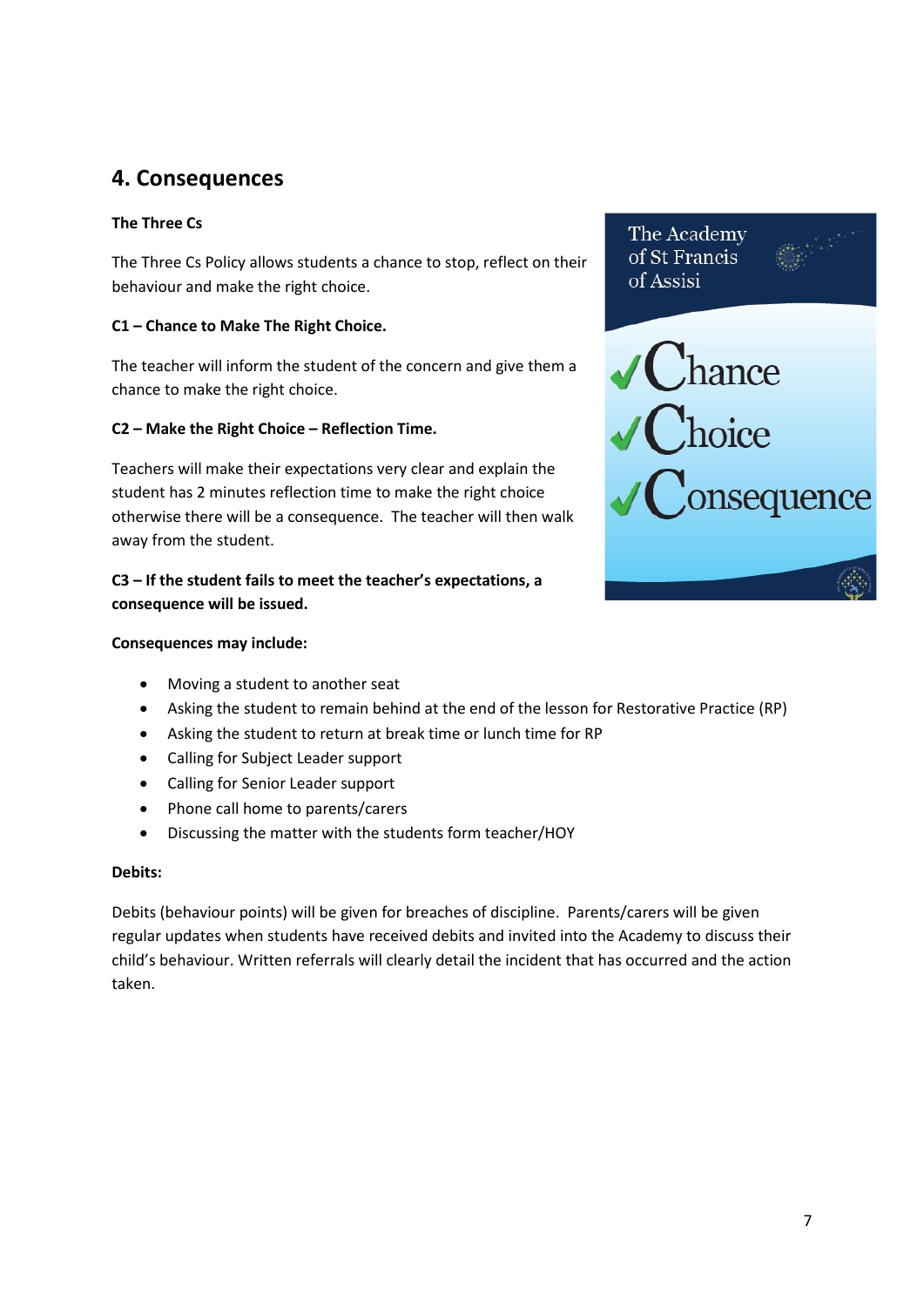#### **Progress Reports:**

Any student placed on report must have a meeting with the form teacher and HOY to ensure expectations are clear. Parents/carers must be informed of the report and sign the report daily to ensure communication is clear. Reports that have not been completed fully or signed will result in a consequence. All students on report must report to the allocated staff member at the end of the day for a daily reflection. If a student loses or fails to complete their daily report it will be recorded on SIMS, a sanction will be given that day and parents informed. Any student who fails stage 4 will be referred to the Governor Behaviour Panel.

| Stage 1 | Form Teacher Report             |
|---------|---------------------------------|
| Stage 2 | Head of Year Report             |
| Stage 3 | Assistant Head of School Report |
| Stage 4 | Deputy Headteacher Report       |

#### **Restorative Practice:**

By adopting restorative practices we aim to create a healthy and supportive environment that helps young people grow and make positive changes in their lives. Restorative practices approach challenging behaviour and conflict in a different way focusing on building and repairing relationships rather than managing and controlling behaviour. Becoming a restorative school is not a soft option, it does not replace punishment but gives students and staff the opportunity to 'put things right.' By becoming a restorative school we commit to dealing with conflict in a different way, see conflict as a part of life and see its potential for learning new skills.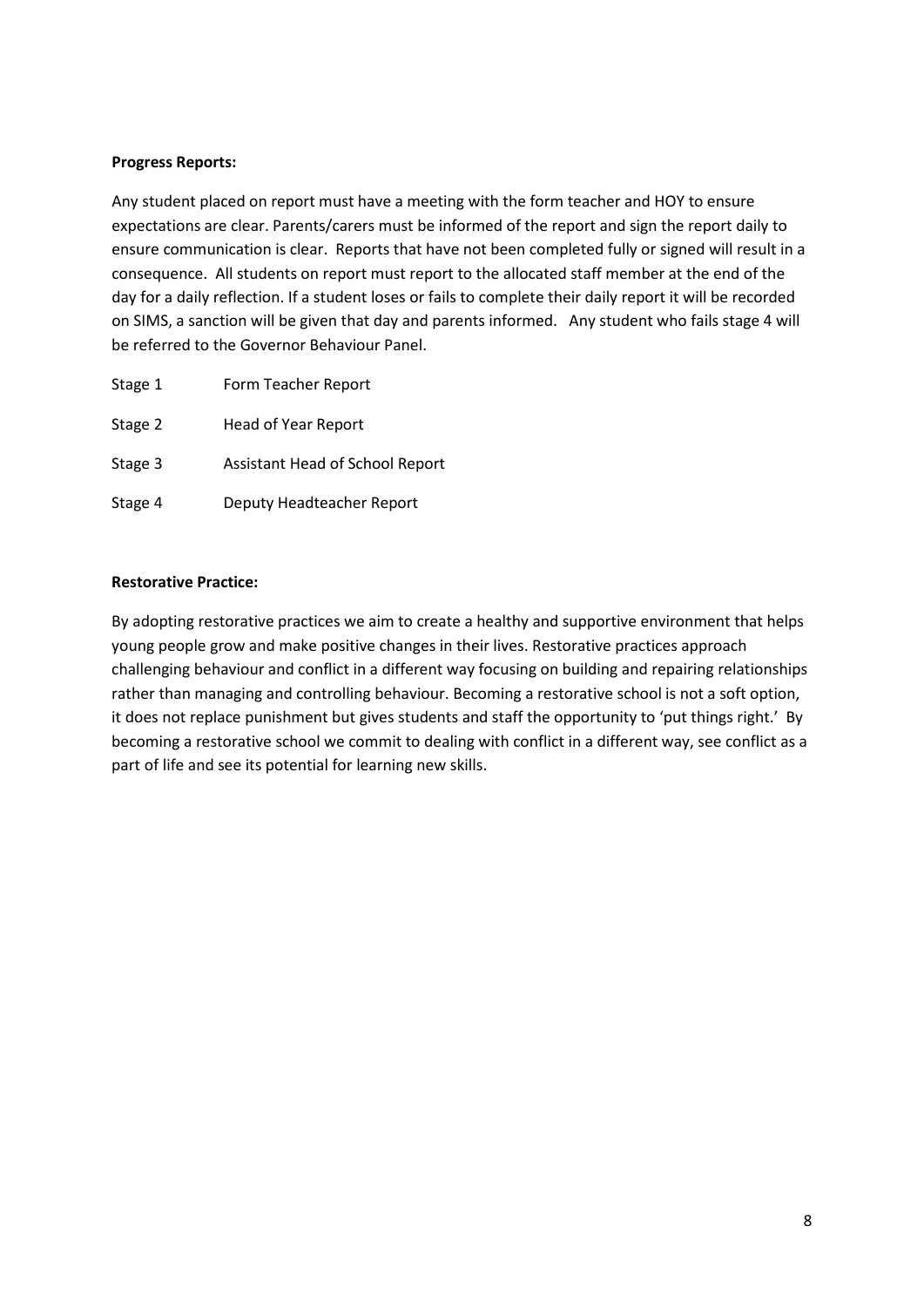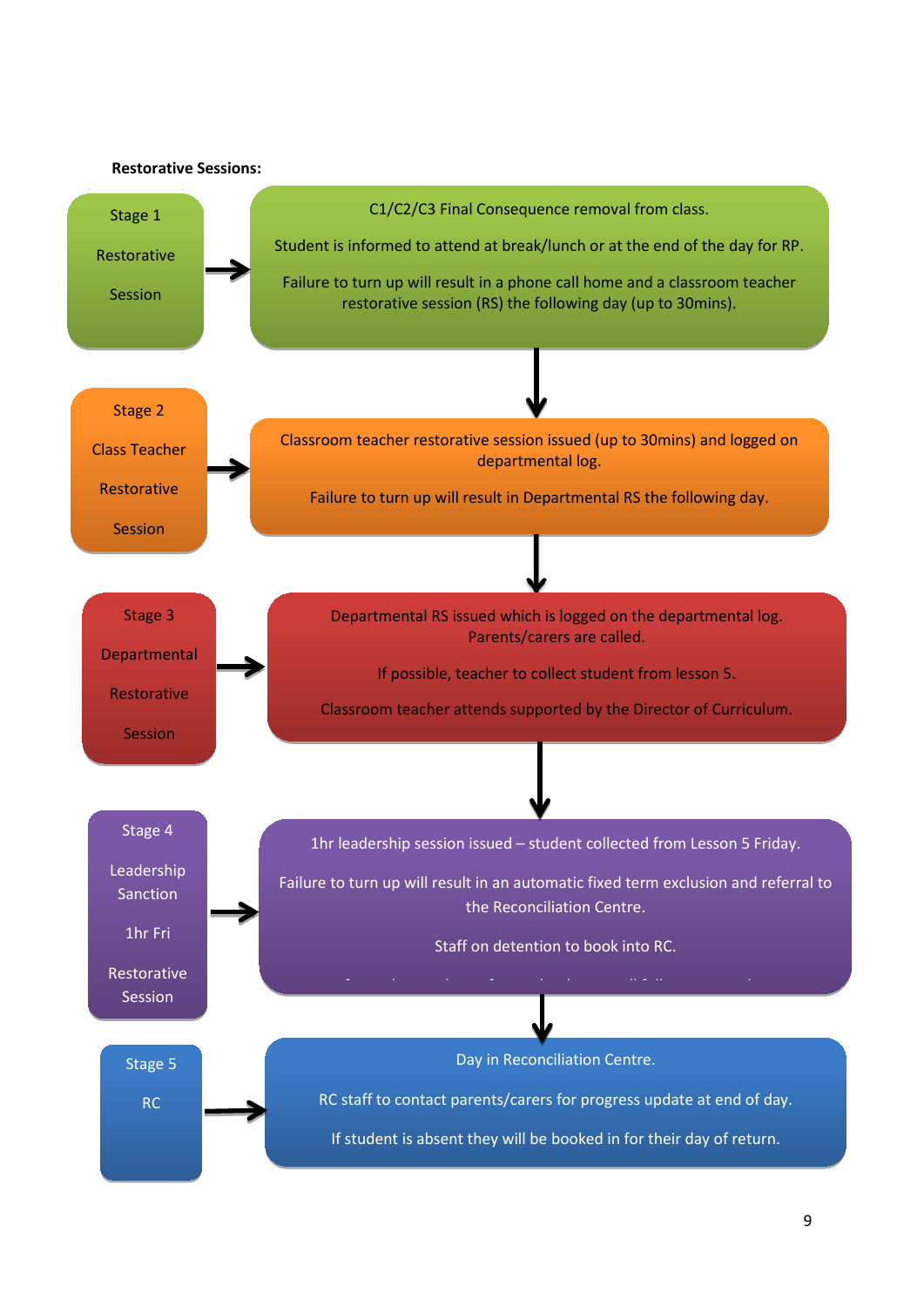# **5. The Reconciliation Centre**

The Reconciliation Centre is an alternative to fixed term exclusion.

# **Aims:**

- To improve student behaviour through Restorative Practices
- To allow time for pupils to reflect upon the consequences of their behaviour
- To ensure that student learning can continue during the sanction
- To allow students to reintegrate back into school

# **Procedures:**

- Students may only be referred to the RC by SLT/ELT/HOY
- Parents/carers will be informed beforehand and informed of progress at the end of the day
- Disruption or non-co-operation may result in immediate fixed term exclusion
- Students will have all PEDs, drinks/food, coat, bag removed and stored in a locker until the end of the day
- Students must remain in the RC all day including during beak and lunch times
- Students must follow all expectations as laid out in the RC
- Students must remain in the RC until 3:30pm every day.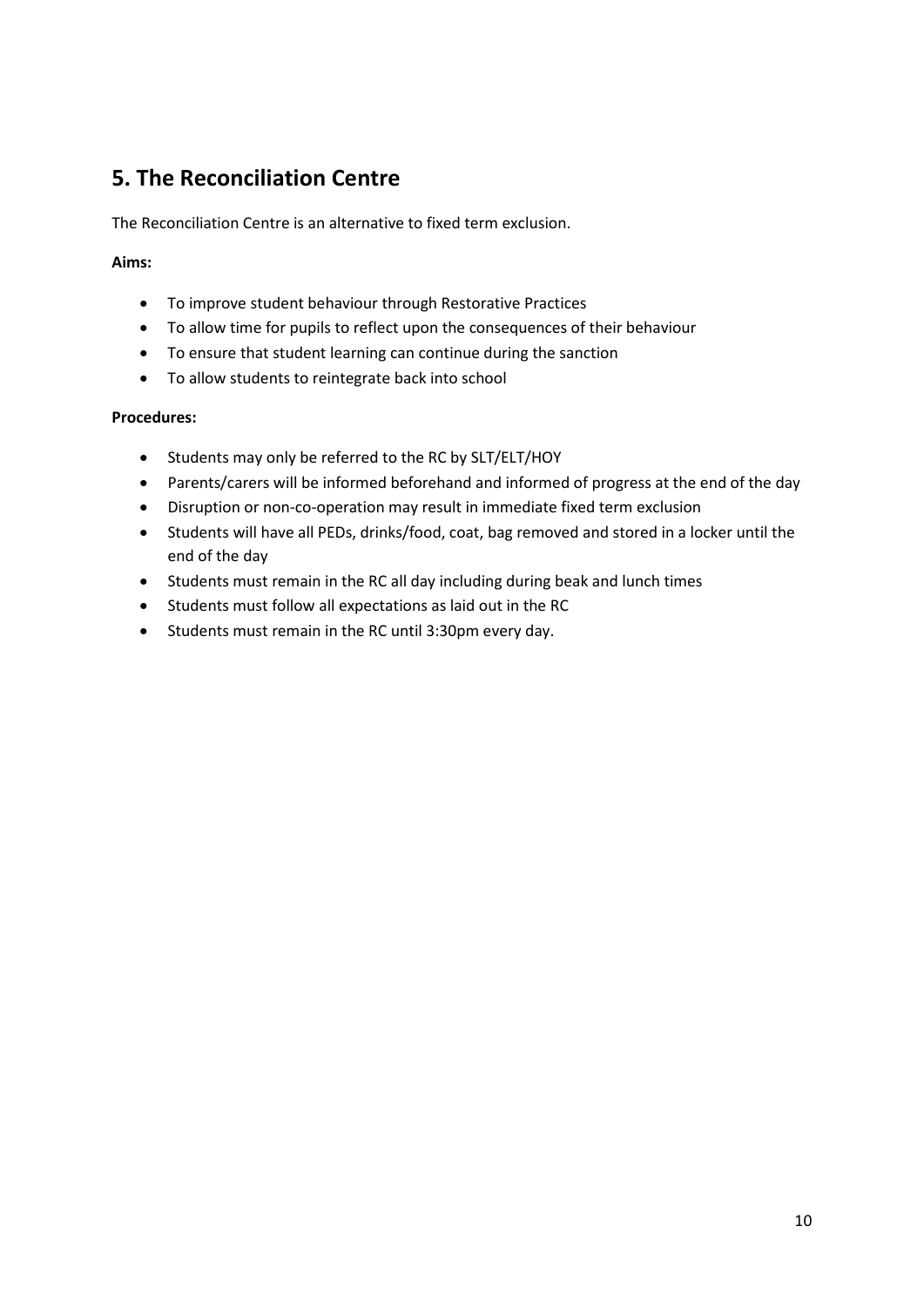# **6. Exclusion**

Whilst we do not wish to exclude any child from our school, sometimes this may be necessary both in terms of fixed-term exclusion and in exceptional circumstances, permanent exclusion. In some exceptional circumstances it may, in the Head of School's judgment, be appropriate to permanently exclude a child for a first or 'one off' offence. The school endorses and works within the guidance contained within the Liverpool Social Inclusion system for Permanent Moves and Managed Moves. These protocols may be used as an alternative to fixed-term and permanent exclusion from school and for those students who repeatedly seriously breach this behaviour policy.

# **Student with Persistent Behavioural Concerns Procedures:**

| Form Teacher                 | RP meeting with Student - Barriers to Learning                                                                                 |
|------------------------------|--------------------------------------------------------------------------------------------------------------------------------|
|                              | Log in SIMS - Contact Parents - Parental Meeting                                                                               |
|                              | Stage 1 Report                                                                                                                 |
|                              |                                                                                                                                |
| <b>HOY</b>                   | RP meeting with student                                                                                                        |
|                              | Log on SIMS - Contact Parents - Parental Meeting                                                                               |
|                              | PSP and Stage 2 Report                                                                                                         |
|                              |                                                                                                                                |
| <b>Assistant Headteacher</b> | RP meeting with Student                                                                                                        |
|                              | Log on SIMS - Contact Parents - Parental Meeting                                                                               |
|                              | Review PSP-liaise with behaviour support and or SENCO                                                                          |
|                              | Pastoral Support Plan/SSC/NT                                                                                                   |
|                              | Stage 3 Report                                                                                                                 |
|                              |                                                                                                                                |
| Deputy Head                  | RP meeting with Student                                                                                                        |
|                              | Review all interventions put into place to date and investigate                                                                |
|                              | Further interventions or alternatives                                                                                          |
|                              | Log on SIMS - Contact Parents - Meet with parents to discuss<br>seriousness of situation - discuss possibility of New Protocol |
|                              | <b>Behaviour Panel Meeting arranged</b>                                                                                        |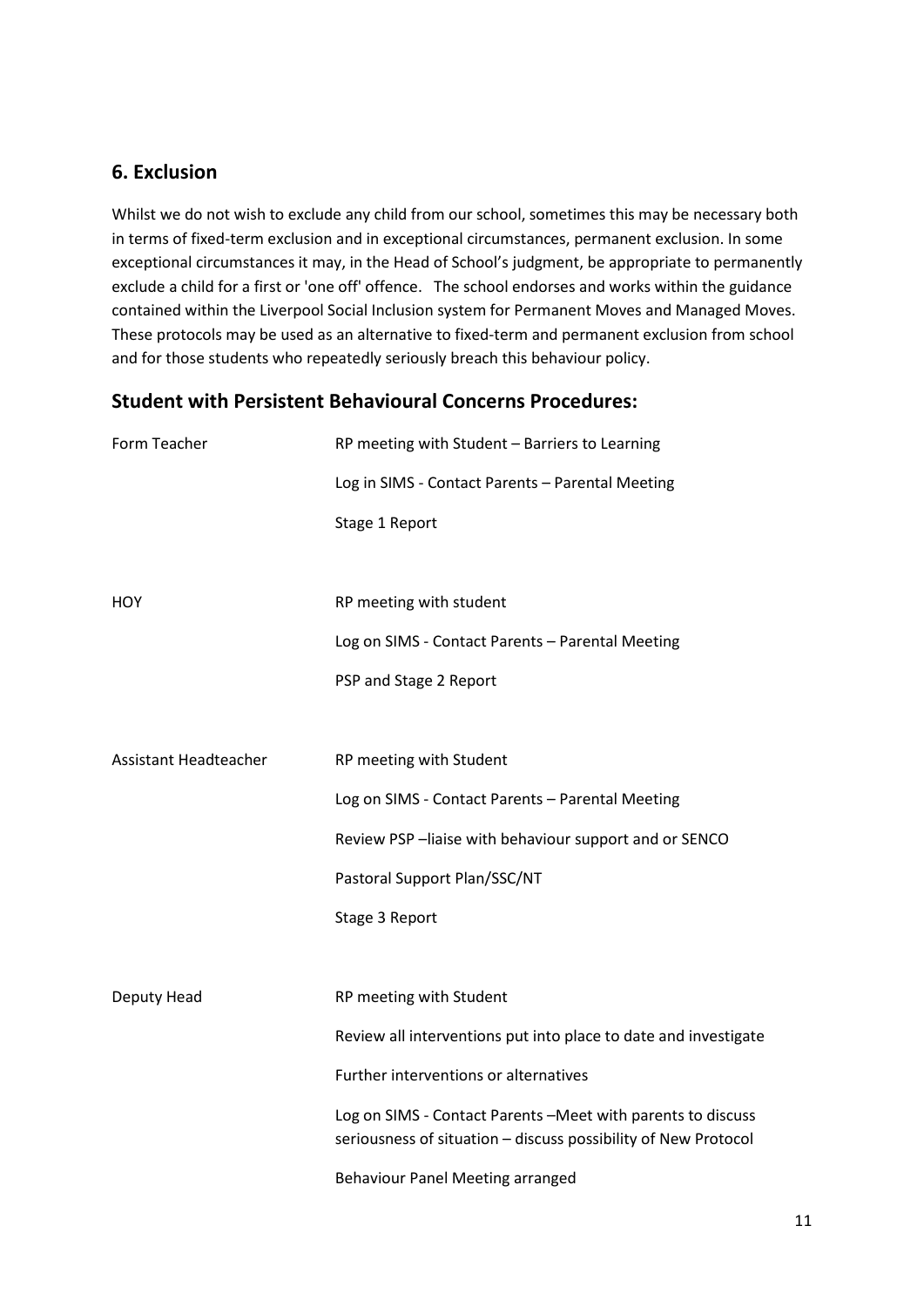|                 | Stage 4 Report                                             |
|-----------------|------------------------------------------------------------|
| Head of School  | Log on SIMS - Contact Parents – Meet with parents          |
|                 | Head of school & Executive Head Behaviour Panel            |
|                 | Continue to monitor Stage 4 Report                         |
|                 |                                                            |
| No improvement: | Permanent Move/Permanent Exclusion depending on individual |
|                 | circumstances                                              |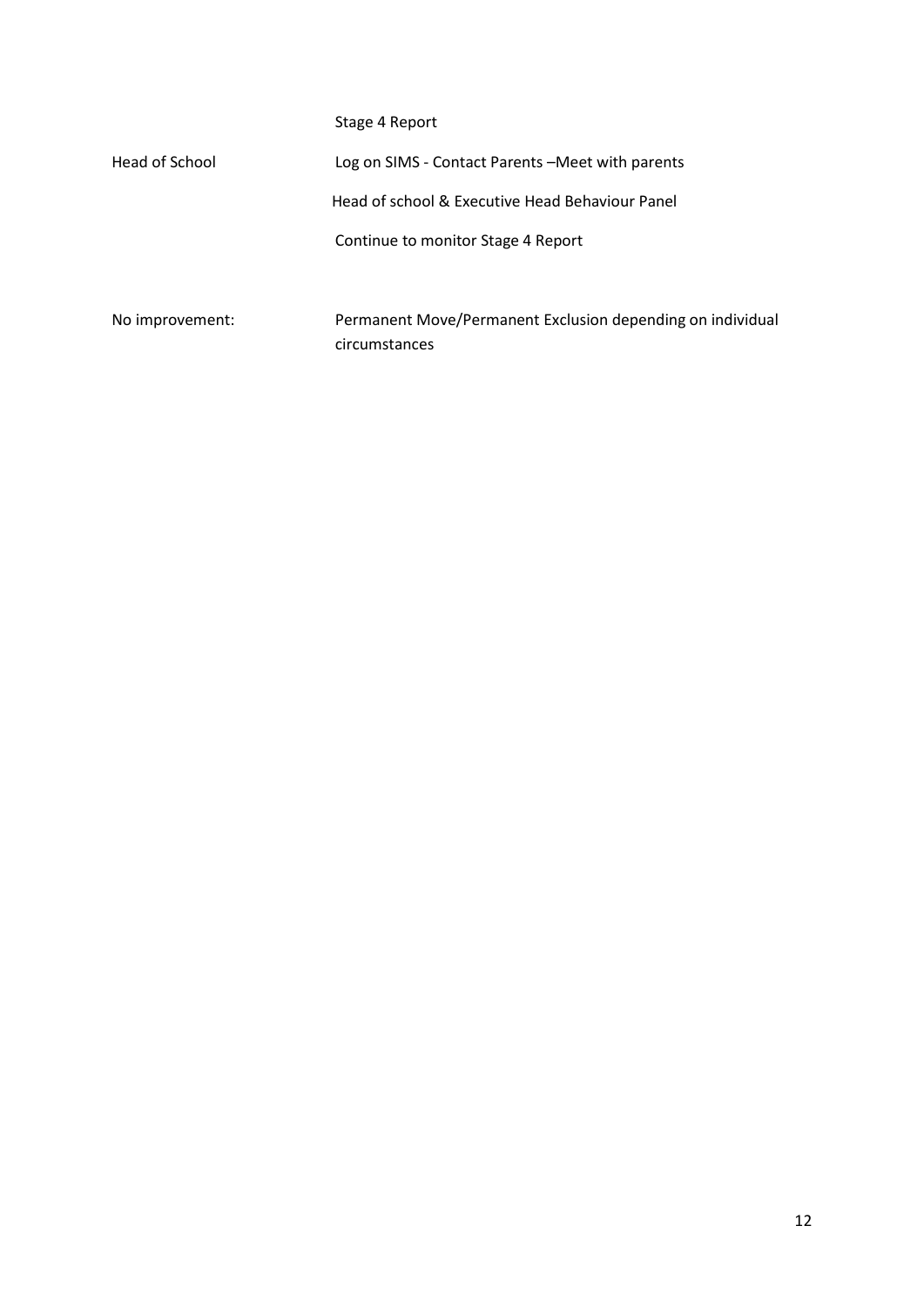# **7. Additional Information**

# **Positive Handling Strategies:**

Under Government guidelines all members of staff have a legal power to use reasonable force to prevent students committing a criminal offence, injuring themselves or others or damaging property, and to maintain good order and discipline. It is no longer acceptable for schools to have a 'no contact policy'. At St. Francis of Assisi we have worked hard to place support structures in place to help create a calm, orderly and supportive climate. As a result instances of physical restraint are very rare.

# **Powers to Search:**

Schools are not required to inform parents/carers before a search takes place or to seek their consent to search their child. Head teachers and staff authorised by them have a statutory power to search pupils or their possessions, without consent, where they have reasonable grounds for suspecting that the pupil may have a 'prohibited item'. (DFE Searching, screening and confiscation, February 2014)

# **Confiscation:**

School staff can seize any prohibited item found as a result of a search. They can also seize any item, however found, which they consider harmful or detrimental to school discipline. Water may be consumed in lessons with the permission of the class teacher. Any other drinks other than those sold in the dining hall at break or lunch time will be confiscated. Any other prohibited item found shall be confiscated and not returned.

# **Mobile Phones:**

Mobile phones should not be visible anywhere on school property. If seen they will be confiscated and locked in Student Services. Parents/carers can collect the mobile from school at the end of the day from the main office. The main office closes at 4pm.

# **Bullying:**

Bullying because of race, sex, religion, accents, disability or any other feature, is not acceptable in the Academy and will always be challenged immediately. Incidents will be reported so that patterns of behaviour can be detected, dealt with in accordance with the Anti-Bullying Policy and parents/carers will be informed.